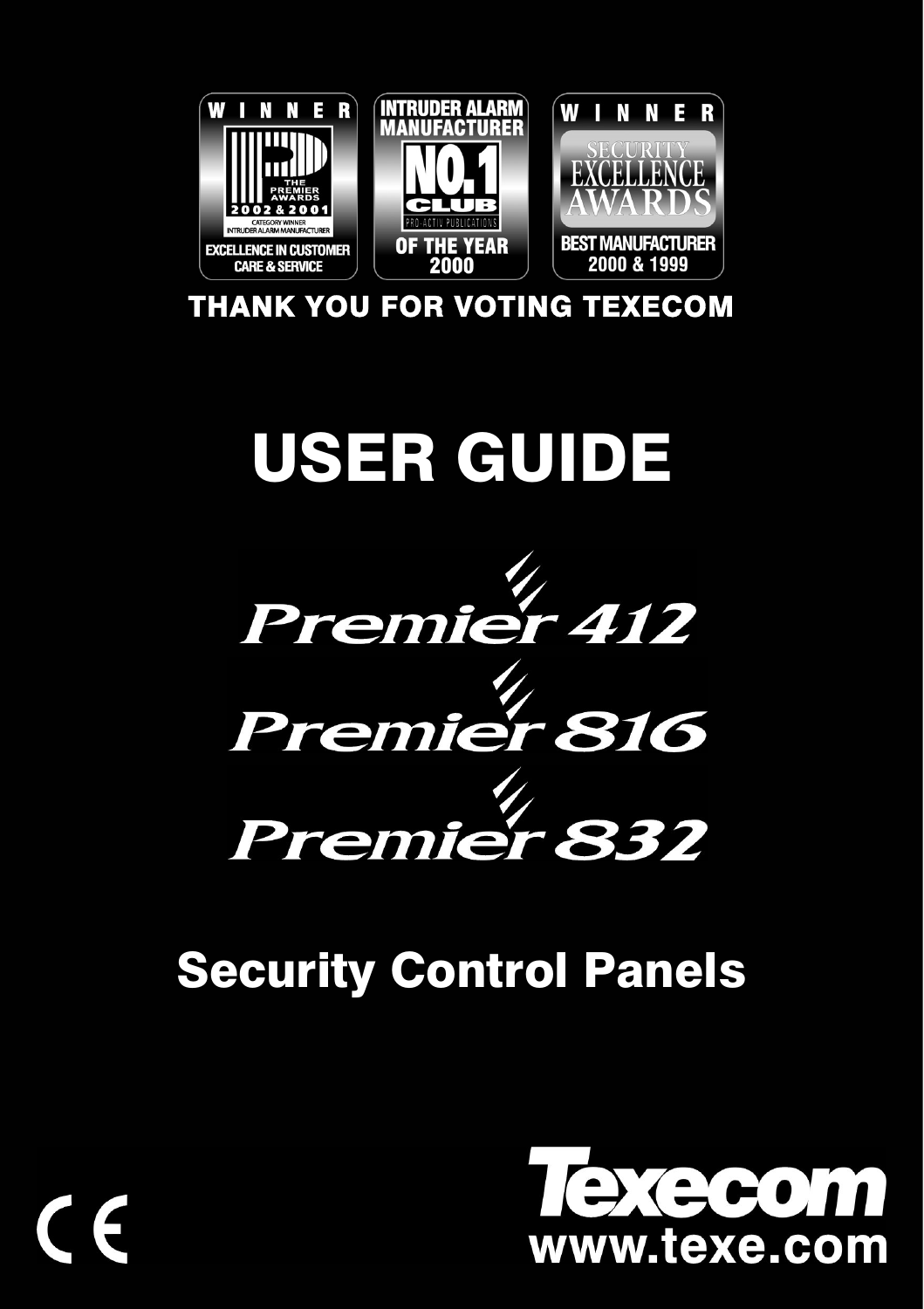# Operating Your Alarm System

This document covers the everyday operation of your alarm system, for details on more advanced operation and system programming, please refer to the *Premier 412/816/832* Master User Manual.

#### Away Arming the System

Enter your Access code  $\mathcal{D} \mathcal{D} \mathcal{D}$  followed by the  $\mathcal{A}$  (es) key. The **Armed** light will flash and the exit sounder will sound for the duration of the exit time.

#### Stay Arming the System

Enter your Access code  $\mathcal{D} \mathcal{D} \mathcal{D}$  followed by the  $\mathcal{F}$  key. The system will normally arm immediately, the **Armed** light will flash slowly indicating that the system is **Stay** armed.

#### Disarming During Entry

Enter the premises via the designated entry point. The entry tone will sound, proceed directly to the remote keypad and enter your Access code (?)(?)(?).

#### Disarming When Not in Entry

Proceed directly to the remote keypad and enter your Access code  $\mathcal{D}(\overline{\mathcal{D}}\mathcal{D})$  followed by the  $\mathcal{D}(\mathcal{D})$  key. Note: If your system consists of only one partition you will not have to press the  $\left(\sqrt{N_0}\right)$  key.

## Bypassing Zones

Enter your Access code  $\mathcal{D} \mathcal{D} \mathcal{D}$  followed by the  $\mathcal{F}$  key. Enter the zone or zones to be bypassed e.g. 02, 04 etc. When all required zones have been selected, press:

 $\binom{A^{m}}{k^{s}}$  to Away arm the system with the selected zones bypassed

(Stay) to Stay arm the system with the selected zones bypassed

(or teturn to the normal disarmed state with the selected zones bypassed

#### Reset Alarms/Faults

Enter your Access code  $\mathcal{D}(\mathcal{D}(\mathcal{D}),$  then enter  $\mathcal{D}(\mathcal{D})$  or press  $\mathcal{D}$ .

## Last Alarm Log

Enter your Access code  $\mathcal{D} \mathcal{D} \mathcal{D}$ , and then enter  $\mathcal{D} \mathcal{D}$ . The remote keypad will display the zones that caused an alarm when the system was last armed. Press (Menu) to return to the normal disarmed state.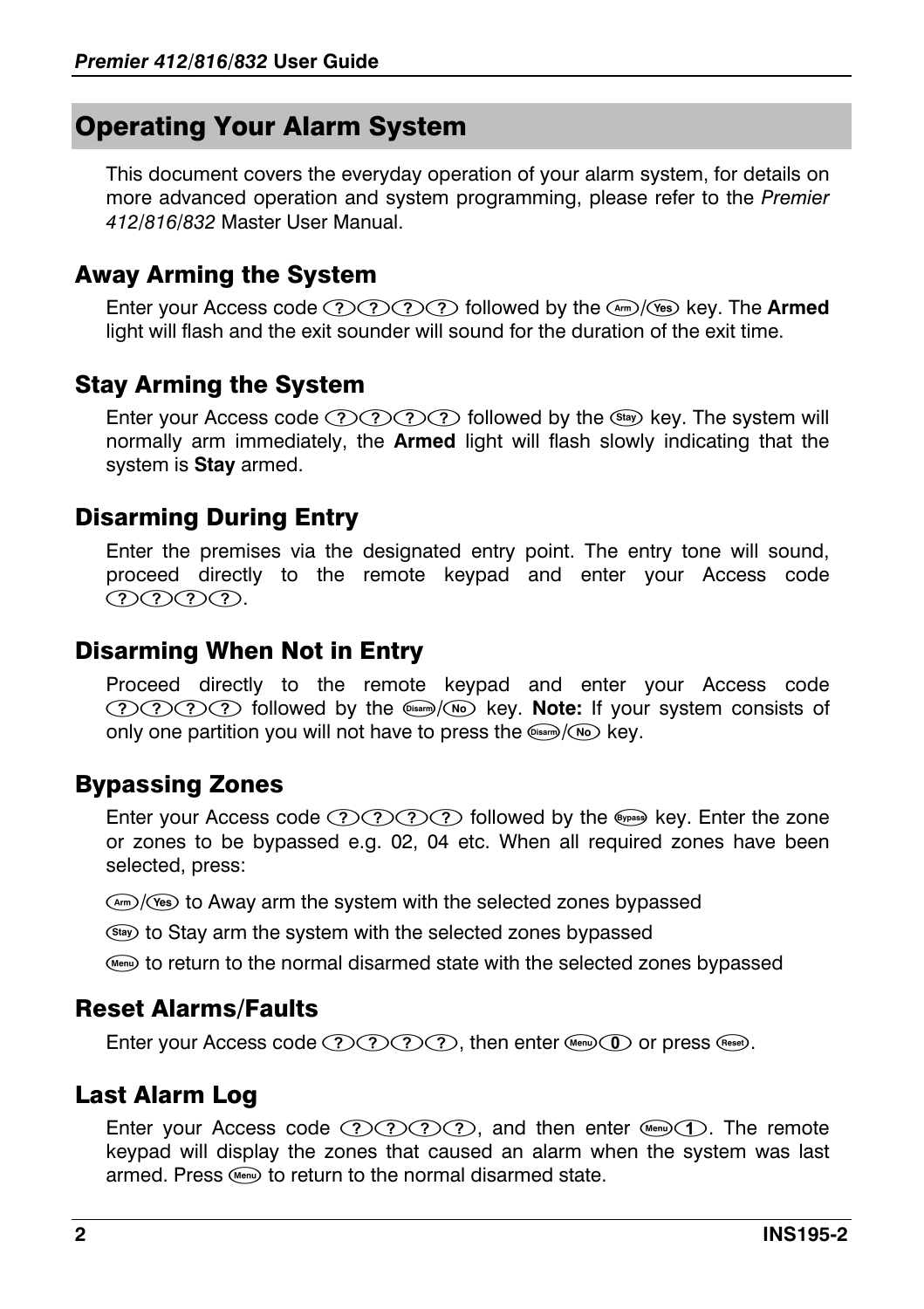#### Acknowledging a New Service Fault

Should the **Service** light start flashing, enter your Access code  $OOOO$ , and then enter  $\mathbb{Q}(2)$ . The remote keypad will display all Service Faults (see Service Faults Table on back page). Press ((orig) or (Rese) to acknowledge the fault and return to the normal disarmed state.

# Toggle Chime On and Off

Enter your Access code  $(?)(?)(?)$ , and then enter (Menu) (4) or  $(\widehat{\text{Chim}})$ .

## Change User Access Code

Enter your existing Access code  $(2)$  $(2)$  $(2)$ , and then enter (or  $(5)$ ). Enter your **new** Access code  $\mathcal{D}(\mathcal{D} \mathcal{D})$  followed by the  $\mathcal{D}/\mathcal{D}$  key. Now reenter your **new** Access code (?) (?) (?) for confirmation.

#### Abort Communications

Enter your Access code  $(2)(2)(2)(2)$ , and then enter (Menu) $(7)$ .

# Operating Your Alarm System with Quick Commands

If your Installer has programmed the Quick Commands the following procedures can be used:

# Away Arming the System

Press the  $\frac{m}{s}$  (Yes) key. The **Armed** light will flash and the exit sounder will sound for the duration of the exit time.

## Stay Arming the System

Press the **EX** key. The system will normally arm immediately, the **Armed** light will flash slowly indicating that the system is **Stay** armed.

# Bypassing Zones

Press the  $\lll$  key. Enter the zone or zones to be bypassed e.g. 02, 04 etc. When all required zones have been selected, press:

 $\frac{M_{\text{rms}}}{M_{\text{res}}}$  to Away arm the system with the selected zones bypassed

(Stay) to Stay arm the system with the selected zones bypassed

(a) to return to the normal disarmed state with the selected zones bypassed